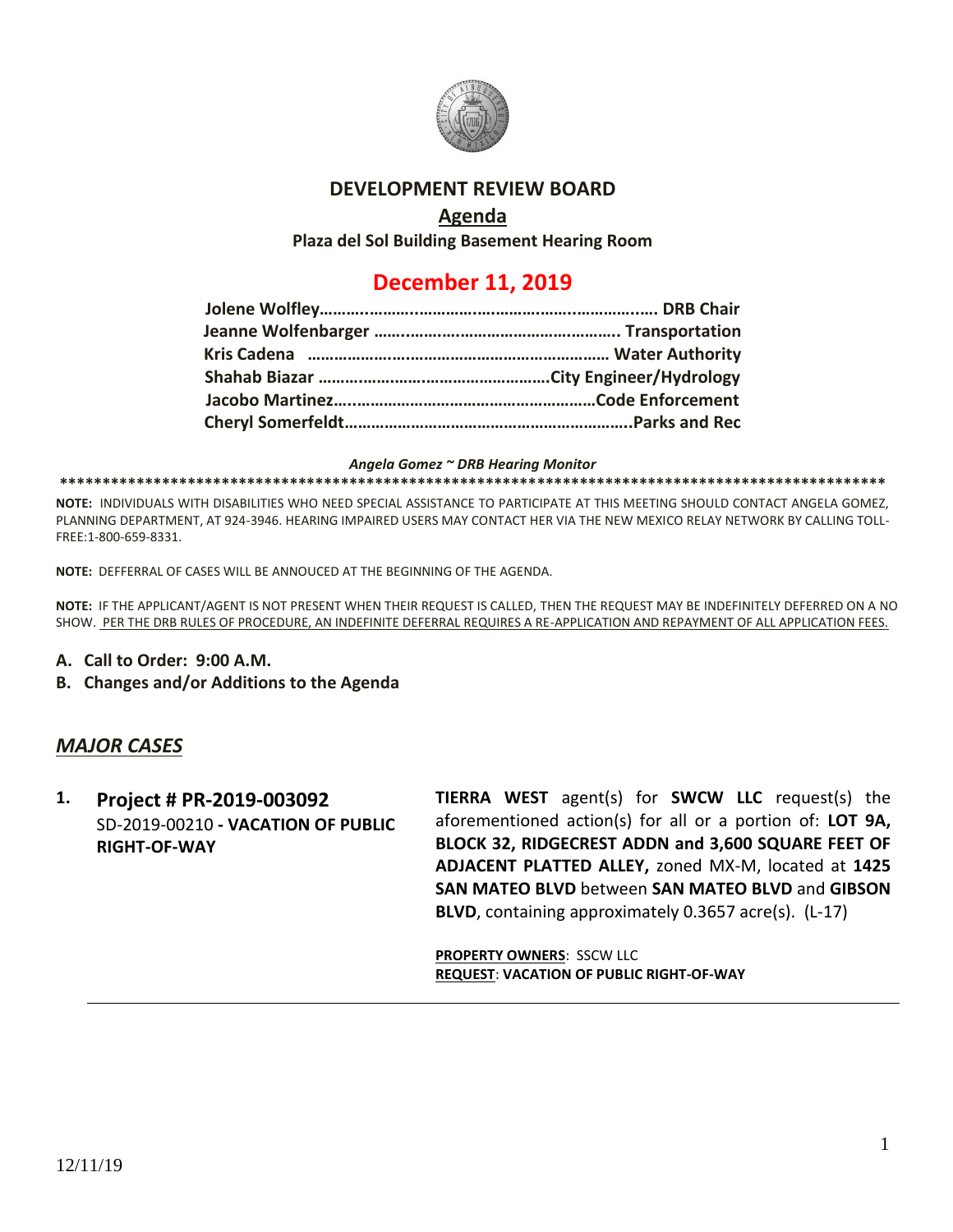| 2. | Project # PR-2019-002411<br>SD-2019-00211 - EXTENSION OF<br><b>INFRASTRUCTURE IMPROVEMENTS</b><br><b>AGREEMENT (E-IIA)</b>                                                                                                                                           | <b>CONSENSUS PLANNING INC. agent(s) for SUCCESS LAND</b><br>HOLDINGS, LLC request(s) the aforementioned action(s) for<br>all or a portion of: TRACTS A-1-A AND B-1, ANDERSON<br>HEIGHTS UNIT 4, zoned PD and R-1A, located at 118TH ST<br>SW, between AMOLE MESA AVE SW and COLOBEL AVE SW<br>containing approximately 82.9311 acre(s). (N-08)<br>PROPERTY OWNERS: SUCCESS LAND HOLDINGS LLC C/O PRICE LAND &<br>DEVELOPMENT GROUP INC<br><b>REQUEST: EXTENSION</b><br>OF<br><b>INFRASTRUCTURE</b><br><b>IMPROVEMENTS</b><br><b>AGREEMENT (E-IIA)</b> |
|----|----------------------------------------------------------------------------------------------------------------------------------------------------------------------------------------------------------------------------------------------------------------------|-------------------------------------------------------------------------------------------------------------------------------------------------------------------------------------------------------------------------------------------------------------------------------------------------------------------------------------------------------------------------------------------------------------------------------------------------------------------------------------------------------------------------------------------------------|
| 3. | <b>Project #1011598</b><br>18DRB-70137 - VACATION OF PUBLIC<br><b>RIGHT-OF-WAY</b><br>18DRB-70138 - SIDEWALK VARIANCE<br>18DRB-70139 - SUBDIVISION DESIGN<br><b>VARIANCE FROM MINIMUM DPM</b><br><b>STANDARDS</b><br>18DRB-70140 - PRELIMINARY/<br><b>FINAL PLAT</b> | <b>BOB KEERAN, request(s) the aforementioned action(s) for</b><br>all or a portion of $lot(s)$ 17 & 18, Block(s) 4, Tract(s) 3,<br>NORTH ALBQ ACRES Unit 3, zoned PD (RD/5DUA), located<br>on VENTURA ST NE between SIGNAL AVE NE and<br>ALAMEDA BLVD NE, containing approximately 2 acre(s).<br>(C-20) [Deferred from 5/16/18, 6/13/18, 7/18/18/, 8/8/18, 9/12/18, 10/24/18,<br>12/5/18, 12/19/18, 1/9/19, 1/23/19, 2/13/19, 2/27/19, 3/20/19, 4/17/19, 4/24/19,<br>6/5/19, 7/10/19, 8/7/19, 9/18/19, 10/30/19, J.                                   |
|    |                                                                                                                                                                                                                                                                      | REQUESTED DEFERRAL TO JANUARY 29, 2020.                                                                                                                                                                                                                                                                                                                                                                                                                                                                                                               |
| 4. | Project # PR-2019-002544<br>SD-2019-00187 - PRELIMINARY PLAT                                                                                                                                                                                                         | HIGH MESA CONSULTING GROUP agent(s) for CITY OF<br>ALBUQUERQUE, DMD, CULTURAL SERVICES request(s) the<br>aforementioned action(s) for all or a portion of REPLAT OF<br>BLK 2, LOMA VERDE SUBDIVISION, REPLAT OF BLK 3 LOMA<br>VERDE SUBDIVISION and GROVE ST between CHICO RD and<br>CENTRAL AVE, zoned MX-M, located at 7667 CENTRAL AVE<br>NE, between SAN PABLO NE and CHARLESTON ST NE,<br>containing approximately 4.7928 acre(s). (D-19) )[Deferred<br>from 11/13/19]                                                                           |

**PROPERTY OWNERS**: CITY OF ALBUQUERQUE **REQUEST**: **PRELIMINARY PLAT APPROVAL**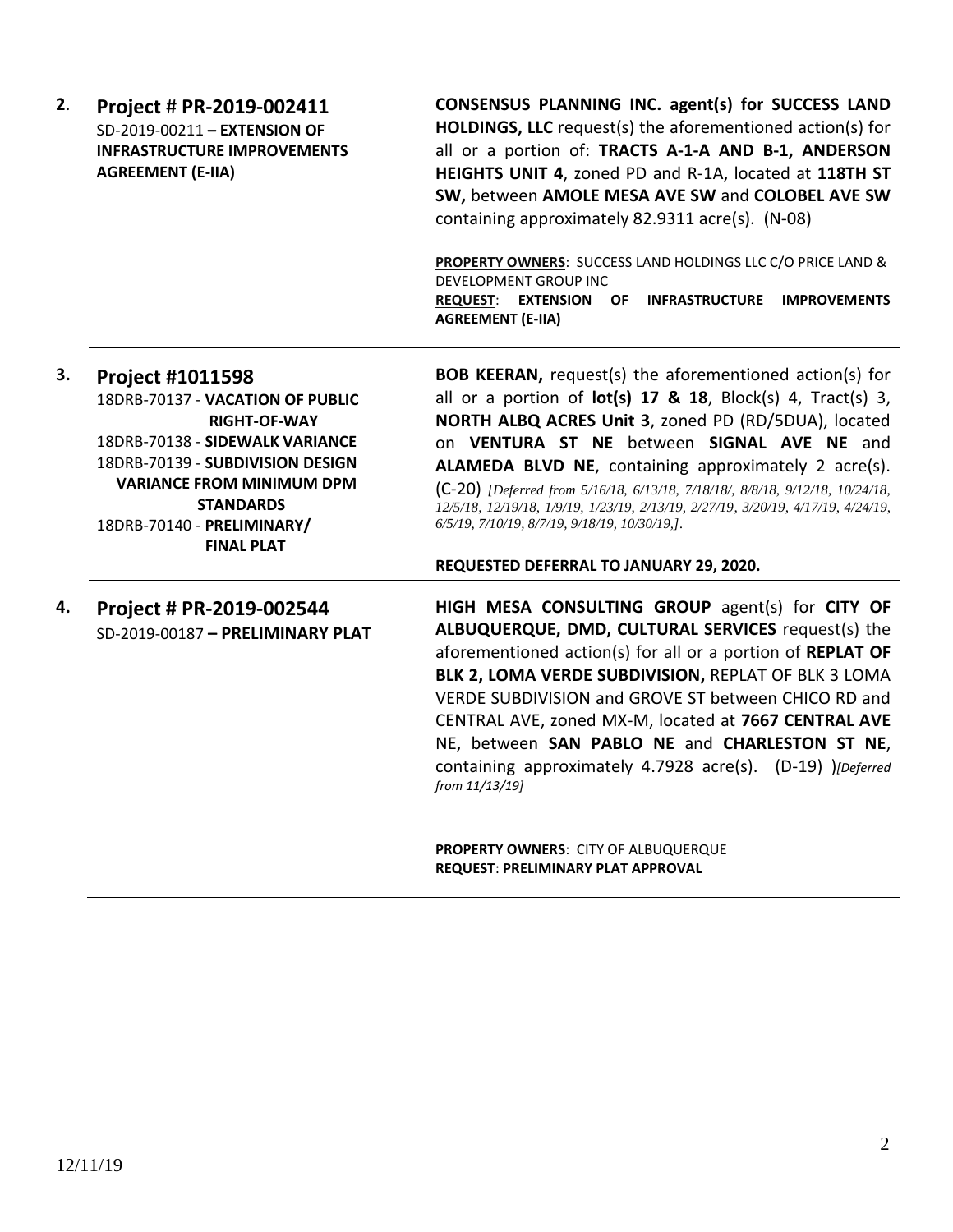**5. Project # PR\_2018-001579** SI-2019-00355 **– SITE PLAN AMENDMENT** SI-2019-00354 **– SITE PLAN**

**MODULUS ARCHITECTS, INC** agent(s) for **DEEPESH KHOLWADWALA** request(s) the aforementioned action(s) for all or a portion of: PARCEL A-1-A-1-B SUBD PLAT TRS A-1-A-1-A & A-1-A-1-B WINROCK CENTER ADDN, PARCEL A-2 AND A-3 PLAT OF PARCELS A-1 THRU A-3 & PARCEL C-2A WINROCK CENTER ADDN + PARCEL C-2A1 SUBD PLAT PARCEL C-2A1 & C-2A2 WINROCK CENTER ADDN, PARCEL E1A WINROCK CENTER ADDITION, PARCEL D1A WINROCK CENTER ADDN REPLAT OF PARCEL D1 WINROCK CENTER ADDN AND PARCEL A-1-A-1-A-1-A **WINROCK CENTER ADDITION**, zoned MX-H, **l**ocated **at 2100 LOUISIANA BLVD NE**, containing approximately 83.00 acre(s). (J-19)*[Deferred from 11/20/19]*

**PROPERTY OWNERS**: WINROCK PARTNERS LLCC/O GOODMAN REALTY **REQUEST**: **SITE PLAN AND SKETCH PLAT FOR WINROCK TOWN CENTER**

#### *MINOR CASES*

| 6. | Project # PR-2019-002694<br>SD-2019-00213 - PRELIMINARY/FINAL<br><b>PLAT</b> | $CSI - CARTESIAN SURVEY'S INC. agent(s) for CITY OF$<br><b>ALBUQUERQUE</b> request(s) the aforementioned action(s)<br>for all or a portion of: TR B-2 PLAT OF TRS A-1, B-1 & B-2<br>PARCELS 4-3AM, 4-3B, 4-4 & 7-2 TOWN WEST CONT 0.5388<br>AC M/L OR 23,470 SF M/L LOT B2, TOWER WEST<br>SUBDIVISION, zoned MX-L, located on TOWER RD SW,<br>Albuquerque, NM between $97th$ ST SW and $94th$ , ST SW,<br>containing approximately 0.2652 acre(s). (L-9)<br>PROPERTY OWNERS: CITY OF ALBUQUERQUE<br>REQUEST: SUBDIVIDE EXISTING LOT AND VACATED R/W INTO 1 NEW<br><b>LOT/GRANT EASEMENTS</b> |
|----|------------------------------------------------------------------------------|----------------------------------------------------------------------------------------------------------------------------------------------------------------------------------------------------------------------------------------------------------------------------------------------------------------------------------------------------------------------------------------------------------------------------------------------------------------------------------------------------------------------------------------------------------------------------------------------|
| 7. | Project # PR-2019-002379<br>SD-2019-00214 - PRELIMINARY/FINAL<br><b>PLAT</b> | CSI - CARTESIAN SURVEY'S INC. agent(s) for SEAN<br>GILLIGAN request(s) the aforementioned action(s) for all or<br>a portion of 001 052N.M.T. ADD & L 2 LOT 1, BLOCK 52,<br>ORIGINAL TOWNSITE OF ABQ SUBDIVISION, zoned MX-FB-<br>ID, located on 7 <sup>TH</sup> ST NW, between 700 TIJERAS AV NW,<br>Albuquerque, NM and 701 KENT AV NW, Albuquerque, NM<br>containing approximately 0.1013 acre(s). (J-14)<br><b>PROPERTY OWNERS: MICHAEL A GONZALES</b><br>REQUEST: SUBDIVIDE 2 EXISTING LOTS INTO 3 NEW LOTS/GRANT<br><b>EASEMENTS</b>                                                    |